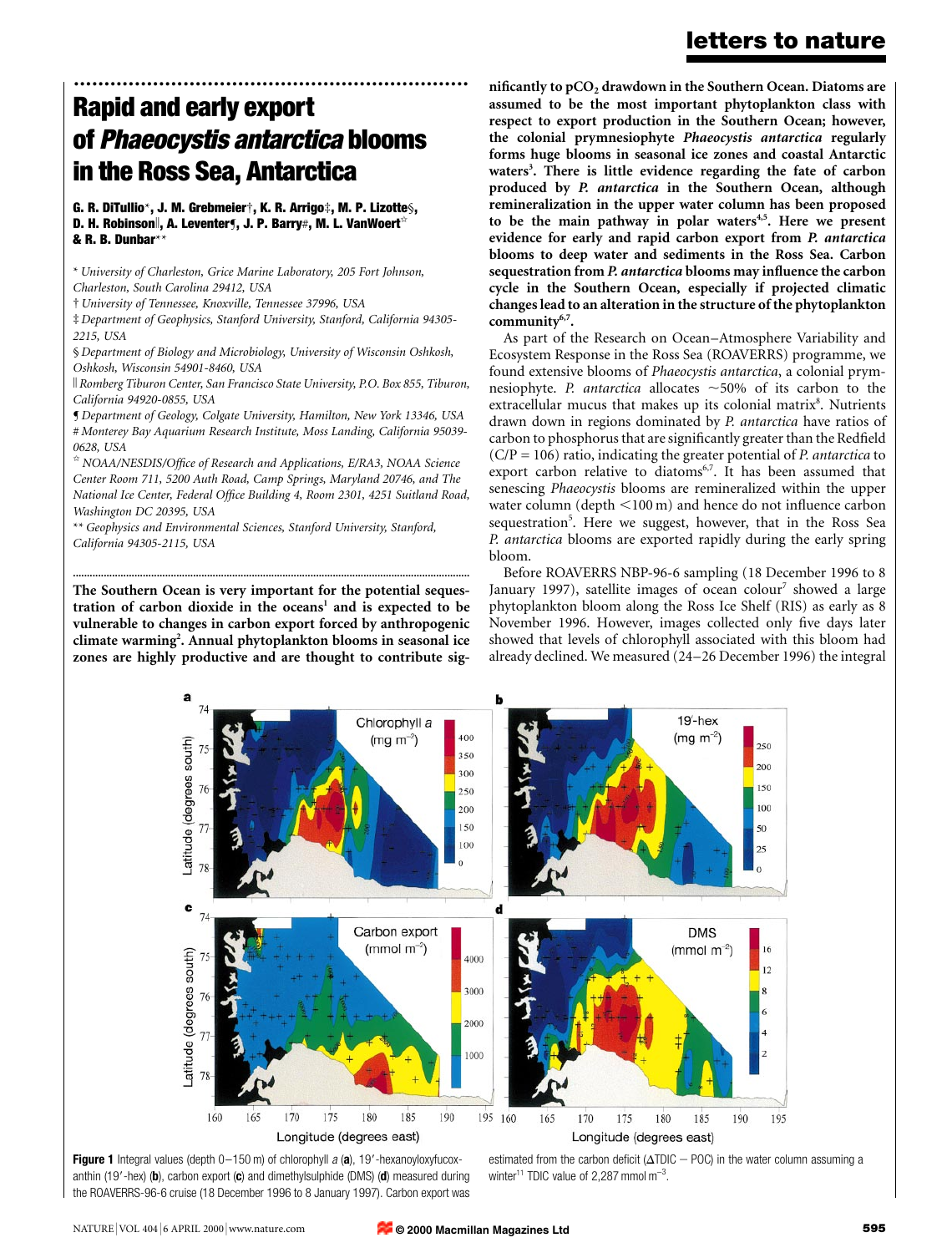chlorophyll values to be 25% of those measured in the central bloom area (>400 mg chlorophyll per m<sup>2</sup>; Fig. 1). Fluorescence profiles from this region showed deep  $(400-550 \text{ m})$  phytoplankton peaks at several stations along the RIS. These fluorescence peaks were associated with dimethylsulphide (DMS) concentrations up to 300-fold higher  $(4–15 \text{ nM}; \text{Fig. 2})$  than those previously measured in the deep waters (depth  $>400 \,\mathrm{m}$ ) of the Ross Sea<sup>9</sup>. DMS is an effective chemical indicator of the recent presence of P. antarctica in the Ross Sea<sup>9</sup>. High P. antarctica cell concentrations (about  $5 \times 10^6$  cells per litre) were observed in this deep water (Fig. 2), demonstrating that it was not simply the colonial matrix that sedimented out of the upper water column in the Ross Sea, as was observed for Phaeocystis pouchetii blooms in the Balsfjord<sup>10</sup>.

The photochemical quantum efficiency of photosystem II (variable/maximal fluorescence  $(F_v/F_m)$  for *P. antarctica* cells obtained from  $450-500$  m depth ranged from 0.20 to 0.25 (Fig. 2). Although these values indicate some physiological stress, the similarity to surface values (about  $0.3-0.4$ ) indicates that the photosynthetic apparatus of deep P. antarctica cells was not significantly degraded relative to cells at the surface. The active physiological state of this deep P. antarctica population implies that they were rapidly exported from nearby surface waters. High sinking speeds (much greater than  $200 \text{ m day}^{-1}$ ) have been measured for P. antarctica aggregates during bloom conditions in the Ross Sea<sup>4</sup>, meaning that cells could theoretically reach deep water in only 1 to 2 days. This rapid export probably accounts for the physiological viability of the deep water cells. Relatively low current velocities  $(<10 \text{ cm s}^{-1})$ measured at nearby instrument moorings and a sharp pycnocline imply that water mass advection and convection were relatively unimportant with respect to vertical flux, and that sinking was the main cause of the export.

In December 1996, surface  $NO_3^-$  concentrations measured near the RIS were reduced from their winter<sup>11</sup> values of  $\sim$ 30  $\mu$ M to  $11 \mu$ M. It is likely that seasonal iron limitation terminated this **. The silicate concentrations in these waters were unchanged** from their winter<sup>11</sup> values (about 76  $\mu$ M), indicating that most of the  $NO_3^-$  drawdown was due to P. antarctica rather than to diatoms. Only  $\sim$  20% of the CO<sub>2</sub> drawdown, as estimated from the change in



Figure 2 Vertical profiles of P. antarctica cell numbers, chlorophyll a and DMS concentrations, and  $F_v/F_m$  near the Ross Ice Shelf (76.1° S, 174° W) on 24 December 1996. DMS concentrations in the upper 100 m of the water column were not included as these values were more than an order of magnitude higher than those for samples taken below a depth of 100 m. Note that the DMS minimum layer corresponds to the  $F_v/F_m$  and chlorophyll a minimum layers.

total dissolved inorganic carbon ( $\Delta TDIC$ ) in the upper 150 m of the water column, could be accounted for by suspended particulate organic carbon (POC) (Fig. 1). On the basis of previous measurements, it is unlikely that either dissolved organic carbon (DOC) production<sup>13</sup> or zooplankton grazing<sup>14,15</sup> contributed significantly to the POC deficit in the water column along the RIS. Instead, ROAVERRS data indicate that this deficit may have been due to the rapid vertical export of carbon between 8 November and 24 December 1996.

Perhaps the best evidence for the raid export of carbon by P. antarctica comes from the concentrations of particulate dimethylsulphoniopropionate ( $\text{DMSP}_p$ ; an intracellular precursor of DMS) measured in surface sediments. Hydrolysis of DMSP produces DMS and acrylic acid in equimolar ratios<sup>16</sup> through grazing<sup>17</sup> and DMSPlyase activity<sup>18</sup>. DMSP<sub>p</sub> concentrations in the sediments of the Ross Sea can be used as a diagnostic indicator of P. antarctica export from surface waters.  $DMSP<sub>p</sub>$  concentrations along the RIS were about 15  $\mu$ g DMSP per gram dry sediment weight, equivalent to  $\sim$ 300 mg DMSP per  $m<sup>2</sup>$  or 105 mg carbon per  $m<sup>2</sup>$  as DMSP. These concentrations represent about 1.75 g carbon per  $m<sup>2</sup>$  of *P. antarctica* carbon (assuming that 6% of carbon in P. antarctica cells are present as DMSP (ref. 19)). Because some fraction of the P. antarctica export flux is remineralized during export<sup>4,5</sup> or at the sediment-water interface, the estimates of carbon-flux to the ocean floor on the basis of the  $DMSP_p$  content of the sediment represent a lower boundary to the true carbon export value associated with P. antarctica blooms. However, sediment focusing in this region could complicate the interpretation of the areal  $DMSP<sub>p</sub>$  fluxes<sup>20</sup>.



**Figure 3** Spatial distribution of DMS concentrations in the integral water column (depth  $= 0-150$  m) (a) and DMSP concentrations in the surface sediment (depth  $= 0-2$  cm) (b) measured during the early spring bloom period (November 1998) in the Ross Sea (ROAVERRS-98-7).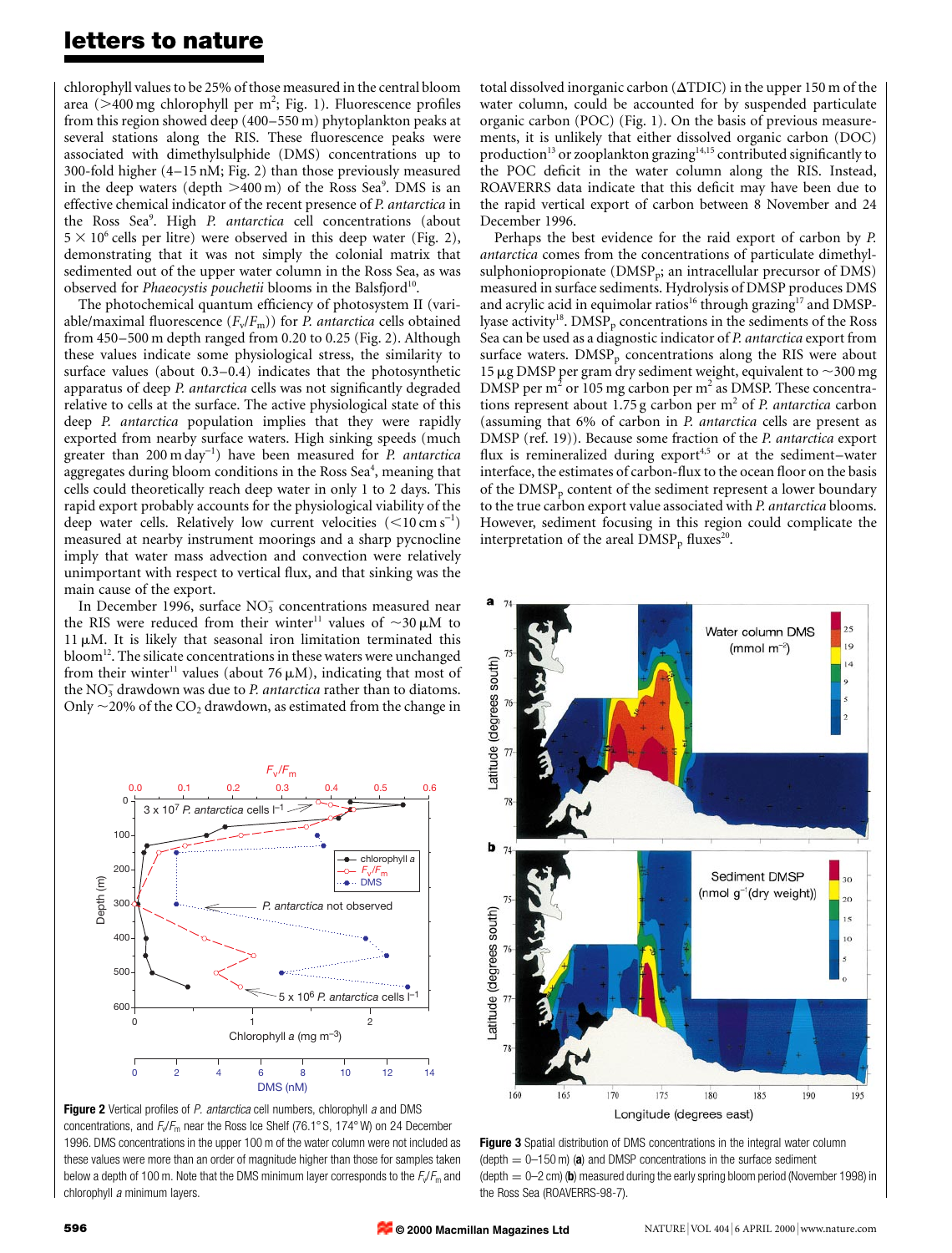In November 1998, we observed evidence for the export of P. *antarctica* from surface waters in early blooms.  $\text{DMSP}_{p}$  concentrations in surface sediments were more than twice as high in November 1998 as in December 1996 (Fig. 3), implying a carbon export due to P. antarctica of  $\sim$ 4 g carbon per m<sup>2</sup>. Fluorescence profiles and elevated DMS concentrations at various depths (300– 650 m) from several stations in the central Ross Sea revealed the presence of deep P. antarctica populations. More importantly, a strong spatial correlation was observed between areal sediment DMSP and the developing P. *antarctica* bloom (Fig. 3). Although some lateral advection undoubtedly occurs, vertical export must be significantly faster than lateral processes to explain this strong spatial relationship (Fig. 3). Deep water fluorescence signals with elevated DMS concentrations were observed during four consecutive field seasons at various locations in the Ross Sea, indicating the common occurrence of P. antarctica flux events.

High carbon flux during early bloom conditions implies that senescence was not a prerequisite for P. antarctica export to deep water and sediments. Hence, carbon export from P. antarctica blooms in the Ross Sea was not dependent on the demise of the bloom itself. Moreover, because DOC concentrations and bacterial production in the spring are low in the Ross Sea<sup>13</sup>, and because of the rapid sinking speeds of aggregates<sup>4</sup>, a significant fraction of the carbon export associated with P. antarctica must escape remineralization in the upper water column (depth  $\leq 100$  m) and be exported to deep waters. On the basis of the carbon export that was recorded in November 1998, the large carbon deficit that was observed along the RIS during December 1996 probably did not result from a single episodic event due to bloom senescence. Rather, the numerous fluorescence peaks that were observed at various depths indicate that carbon export due to P. antarctica blooms results from multiple episodic export events. Also, rates of oxygen uptake by the sediment (which indicate carbon flux to the ocean floor) were at their highest in 1998 in the same region as the highsediment DMSP. Interannual variability in the locations of regions where levels of oxygen uptake by the sediment are high is also consistent with multiple episodic export events.

Sediment traps were not installed adjacent to the central or eastern RIS from 1996 to 1998 as part of the ROAVERRS and US JGOFS (United States Joint Global Ocean Flux Study) field programmes. However, sediment trap fluxes were measured between January 1995 and January 1996 at 423 m at a site adjacent to the RIS in the central Ross Sea (78° S, 177° W) (ref. 21). The highest daily average for POC flux during the year occurred between 8 December and 23 December 1995, at a time when the trapped particles had relatively high organic carbon to silicon ratios. These findings are consistent with our own observations of Phaeocystis export.

Our data may have a direct bearing on the glacial iron hypothesis<sup>22</sup> because of the potential link between Phaeocystis and the biological pump. A recent study of the seasonal ice zones during the Last Glacial Maximum (LGM) concluded that biological production in the Southern Ocean contributed substantially to the lowering of atmospheric  $pCO<sub>2</sub>$  (ref. 23). In addition, radionuclide proxies have shown that POC export in the subantarctic zone was significantly higher during the LGM than during the Holocene epoch<sup>24</sup>. Because silicate utilization by diatoms was diminished during the LGM relative to the present interglacial<sup>25</sup>, it is possible that a non-siliceous phytoplankton species may have been important at this time. Considering the high productivity $26$  and carbonexport potential of P. antarctica blooms, this species may have been important during the LGM in sequestering atmospheric  $pCO<sub>2</sub>$  in the Southern Ocean. On the basis of the high levels of methanesulphonic acid (a product of the atmospheric breakdown of DMS) during the  $LGM^{27}$  and its positive correlation with proxies of iron in ice cores<sup>28</sup>, it seems that *P. antarctica* may represent an important link in the carbon, iron and sulphur cycles. Furthermore, our results indicate that the episodic sinking of colonial P. antarctica blooms

may not require bloom senescence conditions, a fact that may facilitate the continuous drawdown of  $pCO<sub>2</sub>$  during the austral summer. Thus, early bloom conditions in the Ross Sea may be important with respect to carbon export from surface waters, particularly as P. antarctic blooms remove about twice as much  $CO<sub>2</sub>$  per mole of PO<sub>4</sub> relative to diatoms<sup>7</sup>. The next generation of ocean models must incorporate the possible effects of algal species composition on carbon export in the Southern Ocean, especially if rising levels of  $CO<sub>2</sub>$  lead to shifts in the composition of the phytoplankton community<sup>6,7</sup>.

#### Methods

Water samples were collected using 10-litre Bullister Bottles attached to a conductivity temperature depth (CTD) rosette. Pigment concentrations were measured using highperformance liquid chromatography (HPLC) pigment analyses<sup>9</sup>. Concentrations of 19'hexanoyloxyfucoxanthin are a proxy for the presence of P. antarctica in the Ross Sea<sup>9</sup>. The  $F_v/F_m$  measurements were made using a pulse-amplitude modulated fluorometer. Cells were adapted to the dark for 30 min before measurement. P. antarctica cell counts were determined by microscopy and the bright autofluorescence of cells at depth implied rapid vertical export as opposed to lateral advection. Surface sediments were collected with both box and Haps corers and sampled in duplicate at various sites on the core. Most sampling sites were reoccupied and the average sediment DMSP value was used. DMS concentrations were measured using cryogenic purge and trap gas chromatography<sup>9</sup>. Aliquots of sediment were subjected to base hydrolysis (6N NaOH) for 24 h in the dark to convert DMSP to DMS<sup>16</sup> and were analysed at sea. Sediments were dried and weighed in centrifuge tubes for normalization. For our estimate of the carbon deficit (Fig. 1), we assumed that DOC concentrations were constant during the early spring bloom period<sup>13</sup>.

Received 23 September 1999; accepted 28 January 2000.

- 1. Sarmiento, J. L. & Le Quere, C. Ocean carbon dioxide uptake in a model of century-scale global warming. Science 274, 1346-1350 (1996).
- 2. Sarmiento, J. L., Hughes, T. M. C., Stouffert, R. J. & Manabe, S. Simulated response of the ocean carbon cycle to anthropogenic climate warming. Nature 393, 245-249 (1998).
- 3. El-Sayed, S. Z., Biggs, D. C. & Holm-Hansen, O. Phytoplankton standing crop, primary productivity and near-surface nitrogenous nutrient fields in the Ross Sea, Antarctica. Deep-Sea Res.  $30$ ,  $871-886$ (1993).
- 4. Asper, V. & Smith, W. O. Jr Particle fluxes during austral spring and summer in the southern Ross Sea, Antarctica. J. Geophys. Res. 104, 5345-5359 (1999).
- 5. Wassman, P., Vernet, M., Mitchell, B. G. & Rey, F. Mass sedimentation of Phaeocystis pouchetii in the Barents Sea. Mar. Ecol. Prog. Ser. 66, 183-195 (1990).
- 6. Arrigo, K. R. et al. Phytoplankton community structure and the drawdown of nutrients and  $CO<sub>2</sub>$  in the Southern Ocean. Science 283, 365-367.
- 7. Arrigo, K. R. et al. Phytoplankton taxonomic variability in nutrient utilization and primary production in the Ross Sea. J. Geophys. Res. (in the press).
- 8. Matrai, P. A. et al. Light dependence of carbon and sulfur production by polar clones of the genus Phaeocystis. Mar. Biol. 124, 157-167 (1995).
- 9. DiTullio, G. R. & Smith, W. O. Ir Relationship between dimethylsulfide and phytoplankton pigment concentrations in the Ross Sea, Antarctica. Deep-Sea Res. 42, 873-892 (1995).
- 10. Passow, U. & Wassman, P. On the trophic fate of Phaeocystis pouchetti (Hariot): I.V. The formation of snow by P. pouchetti. Mar. Ecol. Prog. Ser. 104, 153-161 (1994).
- 11. Sweeney, C. et al. The carbon budget for the Ross Sea: A model for the Southern Ocean. Deep-Sea Res (in the press).
- 12. Sedwick, P. N., DiTullio, G. R. & Mackey, D. J. Iron and manganese in the Ross Sea, Antarctica: Seasonal iron limitation in Antarctic shelf waters. J. Geophys. Res. (in the press).
- 13. Carlson, C. A., Ducklow, H. W., Hansell, D. A. & Smith, W. O. Jr Organic carbon partitioning during spring phytoplankton blooms in the Ross Sea polynya and the Sargasso Sea. Limnol. Oceanogr. 43, 375±386 (1998).
- 14. Hansen, F. C. & van Boekel, W. H. M. Grazing pressure of the calanoid copepod Temora longicronis on a Phaeocystis-dominated spring bloom in a Dutch tidal inlet. Mar. Ecol. Prog. Ser. 78, 123-129 (1991).
- 15. Verity, P. G. & Smayda, T. J. Nutritional value of Phaeocystis pouchetii (Prymnesiophyceae) and other phytoplankton for Arcartia spp. (Copepoda): Ingestion, egg production, and growth of nauplii. Mar. Biol. Berlin 100, 161-171 (1989).
- 16. Cantoni, G. L. & Anderson, D. G. Enzymatic cleavage of dimethylpropiothetin by Polysiphonia lanosa. J. Biol. Chem. 222, 171-177 (1956).
- 17. Dacey, J. W. H. & Wakeham, S. G. Oceanic DMS: production during zooplankton grazing on phytoplankton. Science 233, 1314-1316 (1986).
- 18. Stefals, J., Gieskes, W. W. C. & Dijkhuizen, L. in Biological and Environmental Chemistry of DMSP and Related Sulfonium Compounds (eds Kiene, R. P., Visscher, P. T., Keller, M. D. & Kirst, G. O.) 305-316 (Plenum, New York, 1996).
- 19. Stefels, J. & van Leeuwe, M. A. Effects of iron and light stress on the biochemical composition of Antarctic Phaeocystis sp. (Prymnesiophyceae). I. Intracellular DMSP concentrations. J. Phycol. 34, 486±495 (1998).
- 20. Dunbar, R. B., Anderson, J. B., Domack, E. W. & Jacobs, S. S. in Oceanology of the Antarctic Shelf (ed. Jacobs, S. S.) Antarctic Research Series Vol. 43, 291-312 (American Geophysical Union, Washington DC, 1985).
- 21. Accornero, A., Bergamasco, A., Monaco, A. & Tucci, S. in Oceanography of the Ross Sea, Antarctica (eds Spezie, G. & Mauzella, G. M. R.) 177-196 (Springer, Milan, 1999).
- 22. Martin, J. H. Glacial-interglacial CO<sub>2</sub> change: The iron hypothesis. Paleoceanography 5, 1-13 (1990).
- 23. Moore, J. K., Abbott, M. R., Rich, J. G. & Nelson, D. H. The Southern Ocean at the last glacial
- maximum: A strong sink for atmospheric carbon dioxide. Glob. Biogeochem. Cycles (in the press). 24. Kumar, N. et al. Increased biological productivity and export production in the glacial Southern